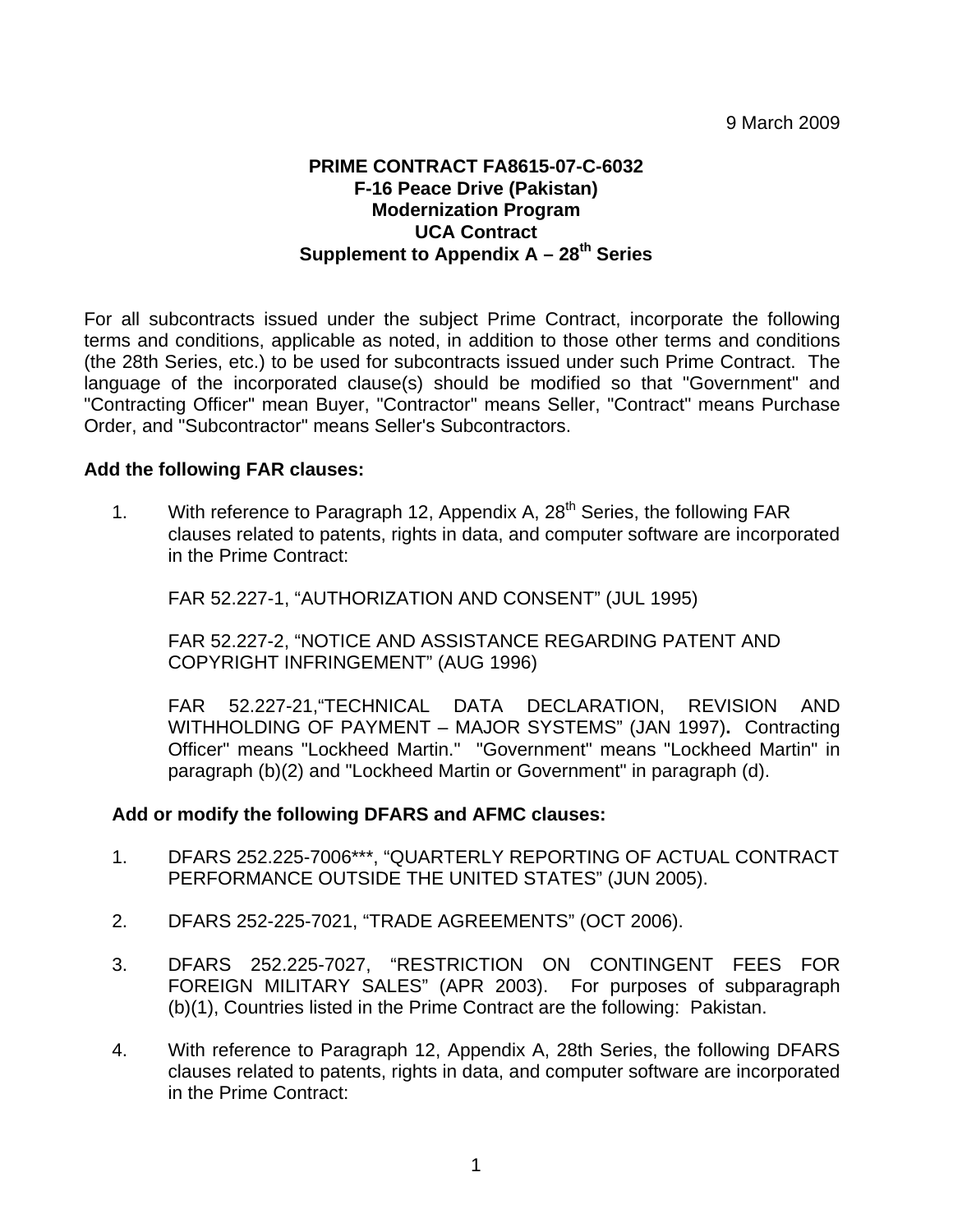252.227-7013, "RIGHTS IN TECHNICAL DATA – NONCOMMERCIAL ITEMS" (NOV 1995);

252.227-7014, "RIGHTS IN NONCOMMERCIAL COMPUTER SOFTWARE AND NONCOMMERCIAL COMPUTER SOFTWARE DOCUMENTATION" (JUN 1995);

252.227-7016, "RIGHTS IN BID OR PROPOSAL INFORMATION" (JUN 1995);

252.227-7027, "DEFERRED ORDERING OF TECHNICAL DATA AND COMPUTER SOFTWARE" (APR 1988);

252.227-7030, "TECHNICAL DATA – WITHHOLDING OF PAYMENT" (MAR 2000); and

252.227-7037\*\*\*, "VALIDATION OF RESTRICTIVE MARKINGS ON TECHNICAL DATA" (SEP 1999).

5. AFMC 5352.227-9000 "EXPORT-CONTROLLED DATA RESTRICTIONS (AFMC)" (JUL 1997):

"CO" means "Buyer"

- (a) For purposes of this clause,
	- (1) Foreign person is any person who is not a citizen or national of the U.S. or lawfully admitted to the U.S. for permanent residence under the Immigration and Nationality Act, and includes foreign corporations, international organizations, and foreign governments;
	- (2) Foreign representative is anyone, regardless of nationality or citizenship, acting as an agent, representative, official, or employee of a foreign government, a foreign-owned or influenced firm, corporation or person;
	- (3) Foreign sources are those sources (vendors, subcontracts, and suppliers) owned and controlled be a foreign person.
- (b) The Contractor shall place a clause in subcontracts containing appropriate export control restrictions, set forth in this clause.
- (c) Nothing in this clause waives any requirement imposed by any other U.S. Government agency with respect to employment of foreign nationals or export controlled data and information.
- (d) Equipment and technical data generated or delivered under this contract are controlled by the International Traffic and Arms Regulation (ITAR), 22 CFR Sections 121 through 128. An export license is required before assigning any